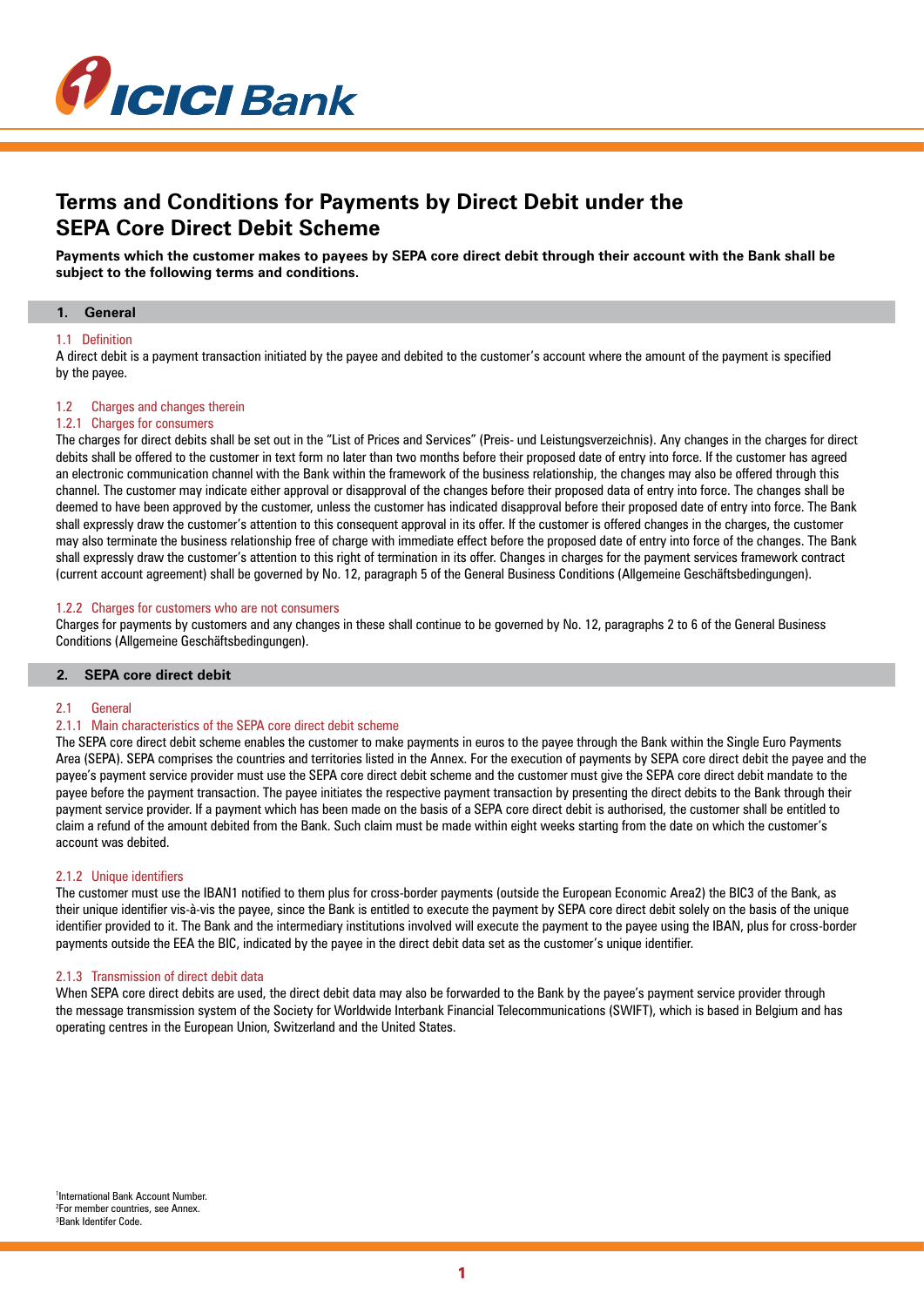

# 2.2 SFPA direct debit mandate

# 2.2.1 Giving the SEPA direct debit mandate

The customer shall give a SEPA direct debit mandate to the payee. With it, the customer authorises their Bank to pay SEPA core direct debits drawn by the payee. The mandate must be given in writing or in the manner agreed with their Bank. This authorisation shall at the same time contain the customer's explicit consent to the payment service providers and any intermediary institutions involved in the collection of the direct debit to retrieve, process, transmit and store the personal data required for the execution of the direct debit. The SEPA core direct debit mandate must contain the following statements by the customer:

– a statement authorising the payee to collect payments from the customer's account by SEPA core direct debit and

– a statement instructing the Bank to pay SEPA core direct debits drawn by the payee on the customer's account.

The SEPA core direct debit mandate must contain the following authorisation data:

- identification of the payee
- creditor identifier
- indication of whether the mandate is for a one-off or recurrent payment
- name of the customer (if available)
- name of the customer's bank and– customer's unique identifier (see Section 2.1.2).

The direct debit mandate may contain additional details supplementing the authorisation data.

## 2.2.2 Collection authorisation (Einzugsermächtigung) as a SEPA direct debit mandate

If the customer has given collection authorisation (Einzugsermächtigung) to the payee, authorising the payee to collect payments from their account by direct debit, the customer thereby instructs the Bank at the same time to pay the direct debits drawn on their account by the payee. With the collection authorisation, the customer authorises the Bank to pay direct debits drawn by the payee. This collection authorisation shall be deemed to be a SEPA direct debit mandate. Sentences 1 to 3 shall apply also to collection authorisation given by the customer prior to the entry into force of these Terms and Conditions.

Collection authorisation must contain the following authorisation data:

- name and address of the payee
- name of the customer

– customer's unique identifier in accordance with Section 2.1.2 or account number (Kontonummer) and bank code (Bankleitzahl).

Collection authorisation may contain additional details supplementing the authorisation data

## 2.2.3 Revocation of the SEPA direct debit mandate

The SEPA direct debit mandate may be revoked by the customer by means of a statement to this effect – if possible, in writing – to the payee or the Bank, with the result that subsequent payment transactions are no longer authorised. If notice of revocation is given to the Bank, it shall take effect from the banking business day, as stated in the "List of Prices and Services", following the day on which it is received. Notice of revocation should, in addition, be given to the payee so that the payee does not collect any further direct debits.

# 2.2.4 Limitation and disallowance of SEPA core direct debits

The customer may separately instruct the Bank to limit or disallow payments under SEPA core direct debits. This instruction must be received by the Bank no later than the end of the banking business day, as stated in the "List of Prices and Services", before the due date indicated in the direct debit data set. This instruction should, if possible, be given in writing and to the account-keeping branch of the Bank. It should, in addition, be given to the payee.

## 2.3 Collection of the SEPA core direct debit by the payee under the SEPA core direct debit mandate

- 1. The SEPA core direct debit mandate given by the customer shall remain with the payee. The payee shall take over the authorisation data and enter any additional details in the data set for collection of SEPA core direct debits. The respective direct debit amount shall be specified by the payee.
- 2. The payee shall send the data set for collection of the SEPA core direct debit to the Bank (payer bank) electronically through their payment service provider. This data set shall also represent the customer's instruction to the Bank in the SEPA direct debit mandate to pay the respective SEPA core direct debit (see Section 2.2.1, sentences 2 and 4 and Section 2.2.2, sentence 2). For delivery of this instruction, the Bank shall waive the form agreed for giving the SEPA direct debit mandate (see Section 2.2.1, sentence 3).

#### 2.4 Payment transaction based on the SEPA core direct debit

- 2.4.1 Debiting the direct debit amount to the customer's account
- 1. On receipt of SEPA core direct debits drawn by the payee, the amount specified by the payee shall be debited to the customer's account on the due date indicated in the direct debit data set. If the due date is not a banking business day as stated in the "List of Prices and Services", the account shall be debited on the next banking business day.
- 2. The customer's account shall not be debited or a debit entry shall be cancelled no later than the second bank working day4 after it was made (see Section 2.4.2) if the Bank has received notice of revocation of the SEPA direct debit mandate pursuant to Section 2.2.3 • the customer does not have a sufficient credit balance on the account or sufficient credit for payment of the direct debit (lack of funds); the Bank shall not pay partial amounts
	- the payer's IBAN indicated in the direct debit data set cannot be assigned to any account held by the customer with the Bank or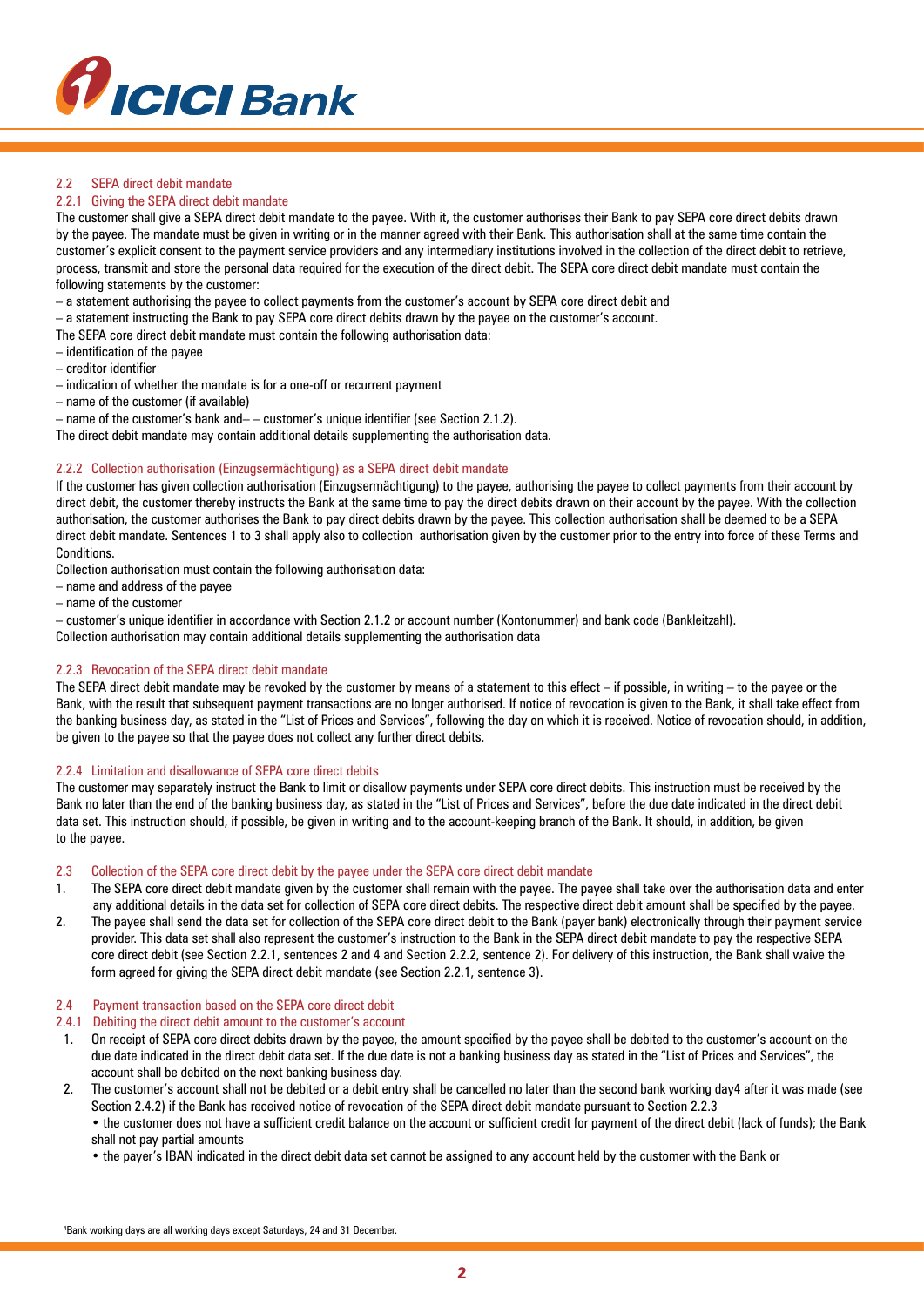

- the direct debit cannot be processed by the Bank because the direct debit data set
- does not contain a creditor identifier or contains one which is evidently wrong to the Bank
- does not contain a mandate reference
- does not indicate the date on which the mandate was given or
- does not indicate the due date.
- 3. In addition, the customer's account shall not be debited or a debit entry shall be cancelled no later than the second bank working day after it was made (see Section 2.4.2) if this SEPA core direct debit is countermanded by a separate instruction from the customer pursuant to Section 2.2.4.

# 2.4.2 Payment of SEPA core direct debits

SEPA core direct debits are paid if the debit entry in the customer's account has not been cancelled later than the second bank working day after it was made.

## 2.4.3 Notification of non-execution or cancellation of the debit entry or refusal of payment

The Bank shall inform the customer without delay, and no later than the time agreed in Section 2.4.4, of non-execution or cancellation of the debit entry (see Section 2.4.1, paragraph 2) or refusal to pay a SEPA core direct debit (see Section 2.4.2). This may be done also through the agreed account information channel. The Bank shall, if possible, state the reasons and indicate ways in which errors that led to the non-execution, cancellation or refusal can be rectified. For the legitimate refusal to pay an authorised SEPA core direct debit due to a lack of funds (see Section 2.4.1, paragraph 2, second bullet point), the Bank shall levy the charge set out in the "List of Prices and Services".

## 2.4.4 Execution of the payment

- 1. The Bank shall be obligated to ensure that the amount debited by it to the customer's account on the basis of the SEPA core direct debit presented by the payee is received by the payee's payment service provider within the execution period indicated in the "List of Prices and Services" at the latest.
- 2. The execution period shall commence on the due date indicated in the direct debit data set. If this date is not a banking business day as stated in the "List of Prices and Services", the execution period shall commence on the following banking business day.
- 3. The Bank shall inform the customer of the execution of the payment through the agreed account information channel and at the agreed frequency.

# 2.5 Customer's entitlement to a refund for an authorised payment

- 1. If a payment which has been made on the basis of a SEPA core direct debit is authorised, the customer shall be entitled to claim a no-questionsasked refund of the amount debited from the Bank. Such claim must be made within eight weeks starting from the date on which the customer's account was debited. The Bank shall restore the balance of the customer's account to what it would have been without debiting for the payment. Any claims by the payee against the customer shall not be affected by this.
- 2. The entitlement to a refund under paragraph 1 shall be precluded as soon as the amount of the direct debit entry has been expressly authorised by the customer directly to the Bank.
- 3. The customer's entitlement to a refund for a non-executed or incorrectly executed authorised payment shall be governed by Section 2.6.2.

#### 2.6 Customer's entitlement to a refund, correction and compensation

#### 2.6.1 Refund for an unauthorised payment

If a payment is not authorised by the customer, the Bank shall have no claim against the customer for reimbursement of its expenses. It shall be obligated to refund the amount debited to the customer's account to the customer without delay and to restore the balance of this account to what it would have been without debiting for the unauthorised payment. This obligation must be fulfilled no later than the end of the business day as indicated in the "List of Prices and Services" which comes after the day on which the Bank was notified that the payment is unauthorised, or the Bank has obtained knowledge thereof by other means. If the Bank has informed a competent authority in writing of legitimate reasons for suspecting fraudulent conduct on the part of the customer, the Bank shall be required to consider and to fulfil its obligation arising from sentence 2 without delay if its suspicion of fraud is not confirmed.

#### 2.6.2 Entitlement in the case of non-execution, incorrect or delayed execution of authorised payments

- 1. In the case of non-execution or incorrect execution of an authorised payment, the customer may request the Bank to refund the direct debit amount in full without delay insofar as the payment was not executed or executed incorrectly. The Bank shall then restore the balance of the customer's account to what it would have been without debiting for the incorrectly executed payment transaction.
- 2. Over and above the entitlement under paragraph 1, the customer may request the Bank to refund the charges and interest levied on them or debited to their account in connection with the non-execution or incorrect execution of the payment.
- 3. If the amount of the direct debit does not reach the payee's payment service provider until after expiry of the execution period referred to in Section 2.4.4 (2) (delay), the payee may request the payment service provider to credit the amount of the direct debit to the payee's account as if the payment had been duly executed.
- 4. If a payment transaction was not executed or not executed correctly, the Bank shall, at the customer's request, reconstruct the processing of the payment and inform the customer of the result thereof.

# 2.6.2 Entitlement in the case of non-execution, incorrect or delayed execution of authorised payments

1. (1) In the case of non-execution, incorrect execution or delayed execution of an authorised payment, or if a payment is unauthorised, the customer may request the Bank to provide compensation for any loss or damage not already covered by Sections 2.6.1 and 2.6.2. This shall not apply if the Bank is not responsible for the neglect of duty. The Bank shall be liable in this connection for any fault on the part of an intermediary institution to the same extent as for any fault on its own part. If the customer has contributed to the occurrence of any loss or damage through culpable conduct, the principles of contributory negligence shall determine the extent to which the Bank and the customer must bear the loss or damage.